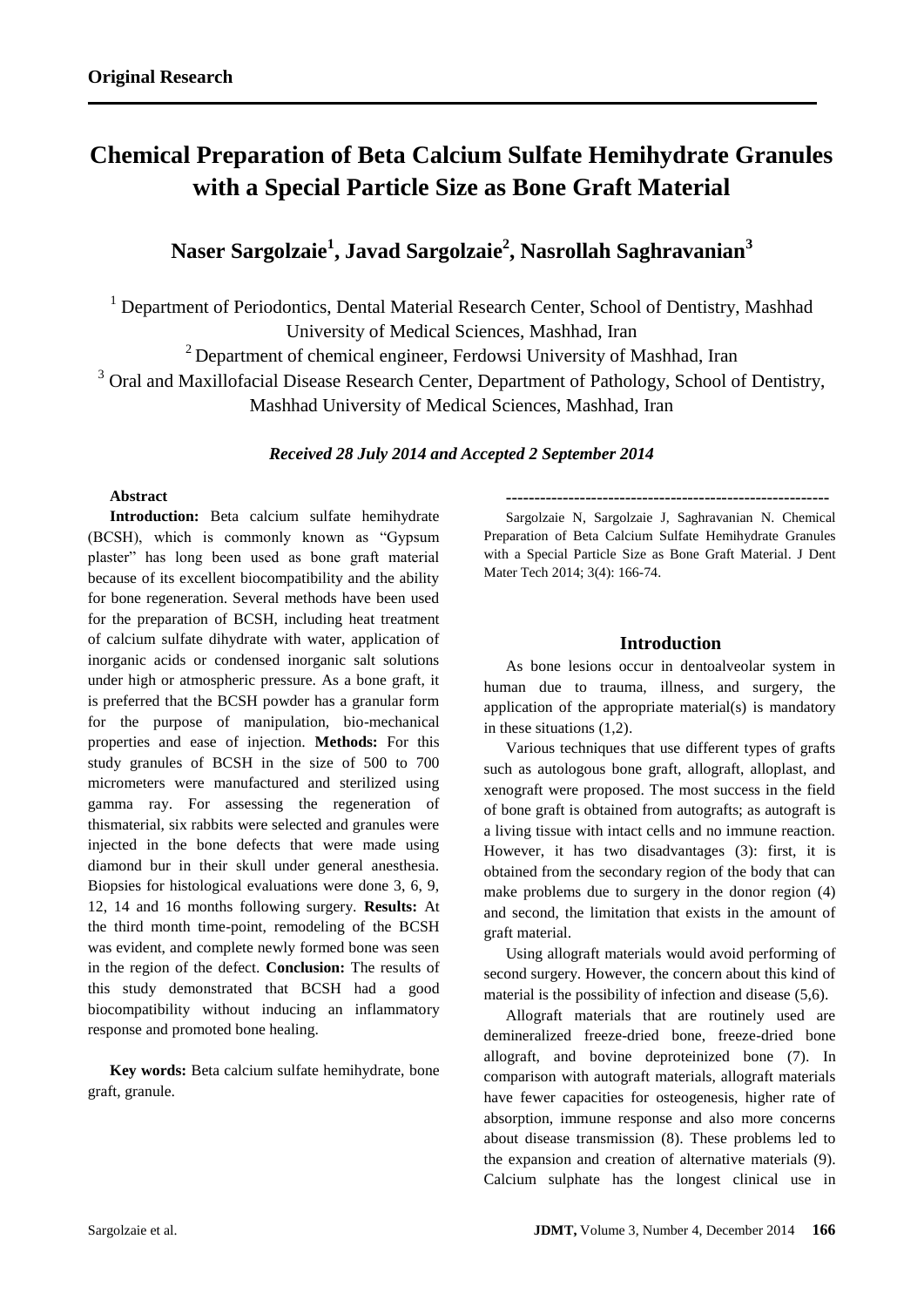comparison with other materials that are currently available (10).

Calcium sulfate used in bone defects is welltolerated, gets rapidly and completely absorbed without leaving any obvious inflammatory response. It is made of materials which are cheap and can be easily found in abundance (11, 12). Calcium sulfate is tissue compatible and when used as a binder, it expedites the healing process and avoids loss of the grafting material (13).

On the other hand, the main limitations of calcium sulfate as bone filler are poor handling characteristics, poor mechanical properties and its quick absorption (14). Therefore, in order to avoid or reduce these limitations, this study was focused on changing calcium sulfate into the granulated form with a size of 500 to 700 microns and higher hardness. So the aim of current study was to combine granulated calcium sulfate with a new binder in order to improve its mechanical and handling characteristics and then to evaluate it clinically and histologically.

# **Materials and Methods**

# **Preparation of Calcium Sulphate**

At first calcium sulfate anhydrous crystals were mixed with enough water and a special binder to form a paste (this binder was prepared and designed in the Department of Chemical Engineering of Ferdowsi University of Mashhad). After several minutes, the paste dehydrated and hardened. The solidified paste was ground into the desired particle size range 500-750 microns. Then the dehydrated calcium sulfate was heated in order to lose water in a process known as calcinations. Due to the presence of binder in the mixture the intensity of heating and the final temperature is critical therefore; it should be heated slowly with a specified ramp. The resulted product was calcium sulfate hemi-hydrate. Finally, this product was sterilized using gamma ray.

#### **Hardness Test**

The hardness of the specimen was measured by the Rockwell test. The depth of the indentor penetration into the specimen surface was measured. The indentor may be either a hardened  $CaCo<sub>3</sub>$  ball with the diameter of ¼ inch or a spherical diamond cone with 120 angles.

#### PH Evaluation

After dissolving  $caco<sub>3</sub>$  in water, the PH was measured with digital PH meter.

### **Surgical Procedures**

Six New-Zealand rabbits with similar weight (2.5- 2.8 kg) and size were participated in this study. Protocols were approved by the ethical committee for animal study at Mashhad Dental University.

The animals were anesthetized preoperatively with an intramuscular injection of ketamine (40mg/kg

Rotexamedica, Trittau, Germany) and xylazine (6-8 mg/kg Alfsan, Woerden, Holland). In addition, 1ml of local anesthetic of lidocaine without vasoconstrictor (Daroupakhsh, Tehran, Iran) was injected.

Parietal bone was chosen as the surgical site; surgical area was shaved and disinfected with povidoneiodine (Najo, Tehran, Iran).

A full-thickness incision was performed to expose the parietal bone, a slow-speed dental drill equipped with a carbide round bur was used to create one 6 mmwide defect in bone under irrigation with a large amount of normal saline. The defect was filled with calcium sulphate the surgical site was sutured with stainless-still monofilament wire 3-0 (Supa Medical Devices, Tehran, Iran).

All rabbits were given water and a standard rabbit food; no postoperative complications or death occurred. Rabbits were sacrificed at months 3, 6, 9, 12, 14, 16 and a total of six defects were retrieved.

Histological Processing

All specimens were decalcified in EDTA for two months. The process of decalcification was controlled radiographically and after decalcification, all of them were fixated in paraffin. The specimens were sectioned with the micrometer set at 5 mm.

The parameters used for evaluation were: inflammatory infiltration with probable abscess formation or necrosis and new bone formation with bone typing.

Each of the parameters was scored from 0 to 3, with  $0 =$  normal,  $1 =$  mild increase,  $2 =$  moderate increase, 3 = marked increase. Sparsely scattered neutrophils, plasma cells, macrophages, eosinophils and mast cells arranged in a random fashion were considered normal. Localization of 3-10, 11-30, or 31 or more cells in the wound tissue per  $\times$  400 magnification fields were considered as mild, moderate, and marked increased respectively.

Sparsely scattered necrotic cell debris, extravasated erythrocytes (indicative of acute hemorrhage), and hemosiderin-laden macrophages (indicative of chronic hemorrhage) were considered as a mild increase for each of these parameters. Focal dense accumulations of these components in the wound tissue were considered as a moderate increase. Extensive tissue necrosis, massive hemorrhage involving the surrounding tissue, and the presence of greater than 30 hemosiderin-laden macrophages per  $\times$  400 magnification fields were considered as marked increase for each of these parameters respectively (15).

New bone formation was considered as inter membranous bone development in which it was highly cellular with rim of active plump osteoblasts. The type of osseous was diagnosed according to histological structure.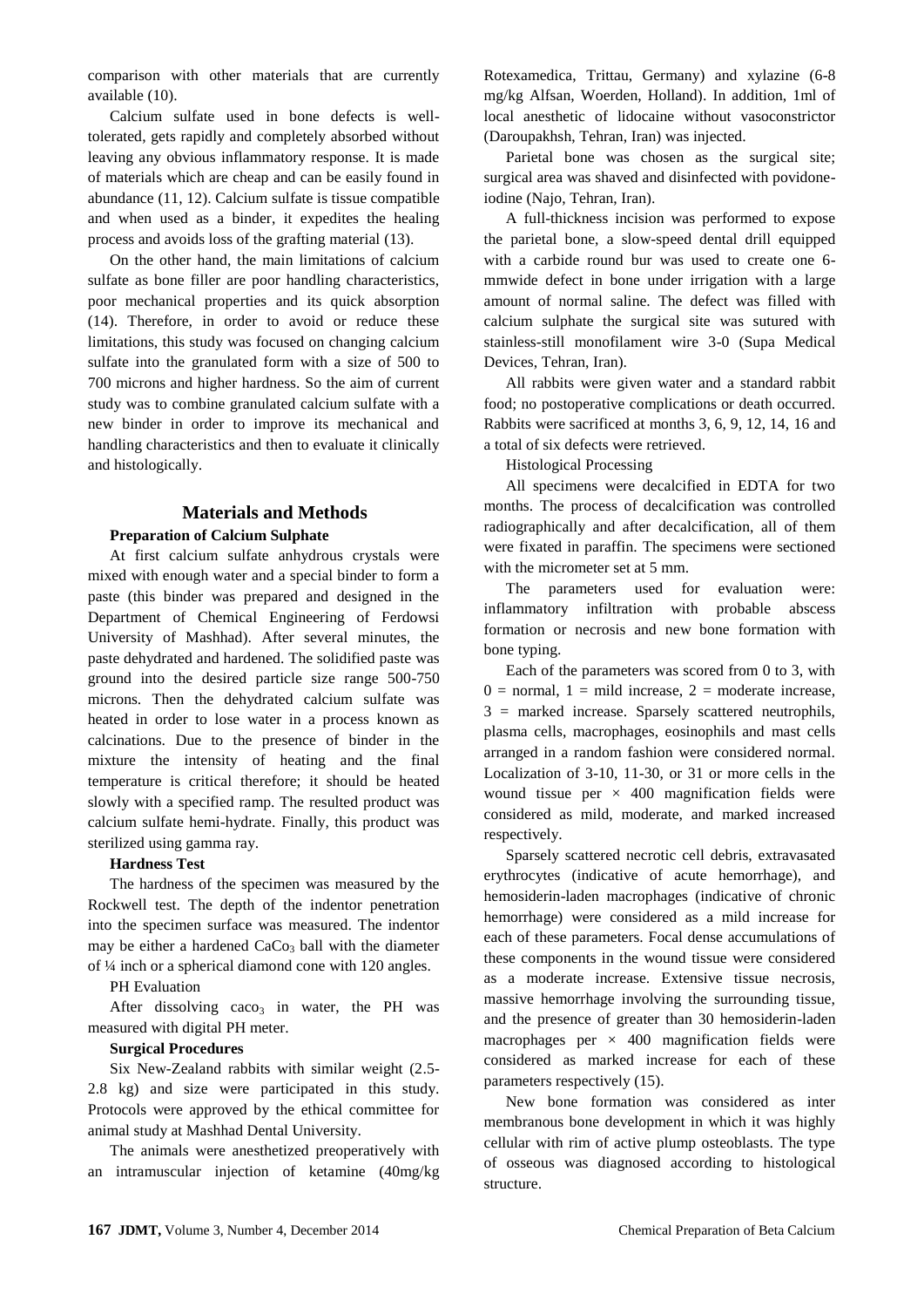#### **Results**

#### **Mechanical Hardness**

Hardness was measured in scale A and its value was equal 120 shore.

#### **PH Measurement**

The PH of caco3 was measured 7.2. The solubility of calcium sulphate in water at this PH is Ksp=2.23g/lit.

#### **Clinical Observation**

The rabbits were carefully monitored and examined, during the first 16 months after putting the matter. Throughout the monitoring period, any problems, including death, weight loss and clinical signs of swelling did not occur and flap adaptation and retention of wound closure was achieved in all rabbits. At the time of biopsy, the skin of all the animals was healthy. The exposed bone was carefully studied, and their skin was fully touched. The surgical procedure was well tolerated by the animals; healing was uneventful.

### **Histological Evaluation**

After Three months: one of the rabbits was sacrificed and histologically examination showed normal trabeculation of bone containing Haversian canals and lacunar spaces contained osteocytes, as well as osteoblastic rim. Inflammatory cells and fibrous tissue existed in the sample. Chronic diffuse inflammatory cells and infiltration was seen around the collagen fibers and blood cells and the giant cells, also reaction to foreign body was observed (Figs. 1 and 2).

At sixth months: in this sample the same trabeculation containing haversian canals and lacunar spaces with osteocytes were observed, osteoblast cells existed as a marginal rim. Also, focal infiltration of chronic inflammatory cells without foreign body reaction was visible. Fibrosis was more prominent in this sample (Fig. 3).



**Figure 1.** The defect at 3 months. NB: normal bone; FT: fibrous tissue; IC: Inflammatory cells. 100 X and H & E staining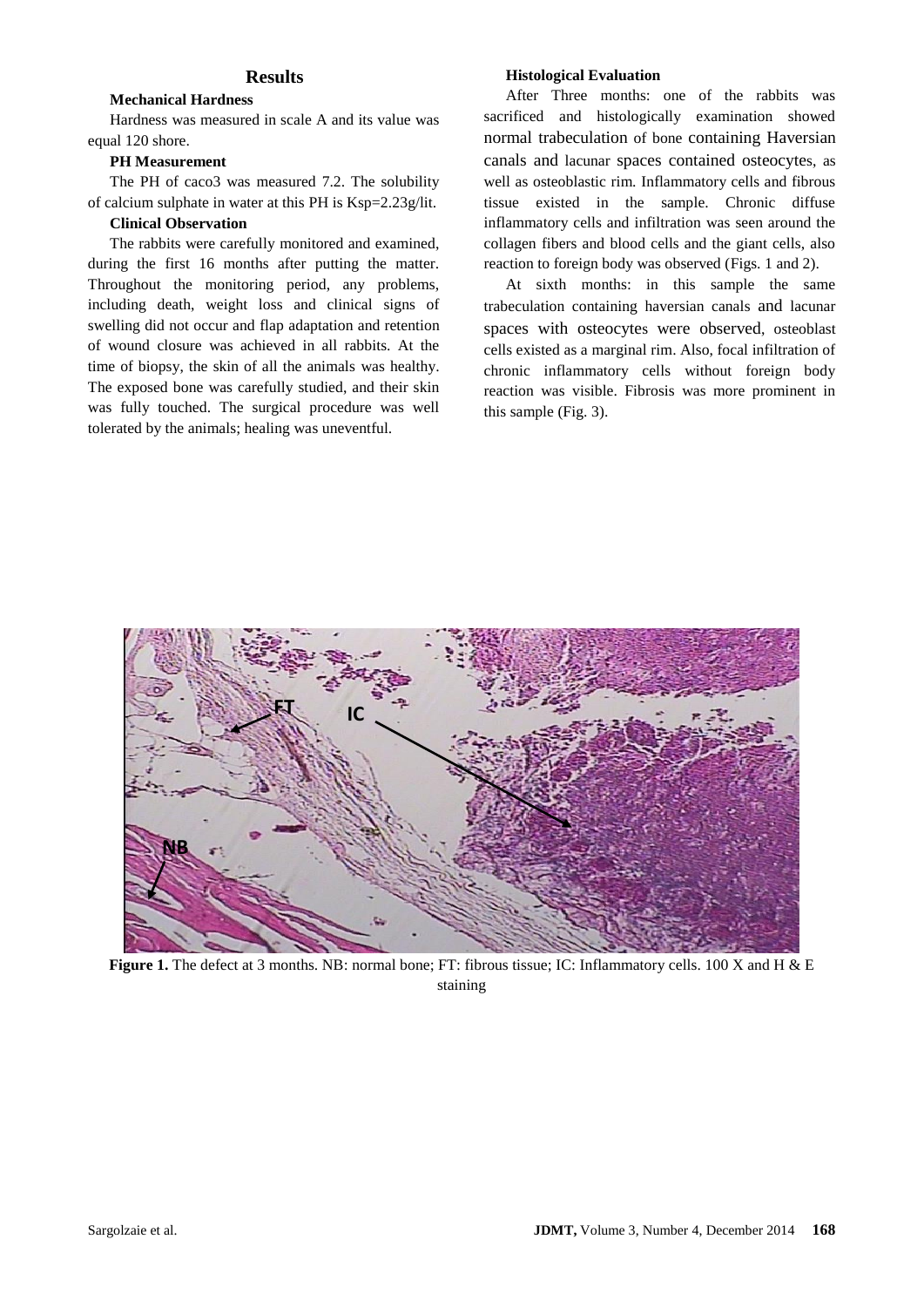

**Figure 2.** The defect at 3 months. NB: normal bone; HC: haversian canal; OR: osteoblastic rim.400 X and H & E staining



**Figure 3.** The defect at 6 months. FCI: focal infiltration of chronic inflammatory cells; NB: normal bone. 400 X and H & E staining

After nine months: In 3rd sample the normal bony structure similar to the previous samples was observed; likewise, in this case no sign of inflammation could be seen. However, fibrous tissue was also observed. Bone marrow fibrosis was also present and was advanced (Fig. 4).

At twelfth month, in the 4th sample, normal bony structure was observed. Cartilaginous tissue and inflammation were not found. Reversal lines were

easily seen in this sample. In some instances, severe fibrous tissue of bone marrow was also observed.

At the fourteenth month: normal bony structure and osteoblastic rim were observed. Focal infiltration of chronic inflammatory cells was found surrounding the fibrous tissue of the bone marrow and in the periphery may be done after an accidental trauma or rest of previous inflammatory response (Fig. 5).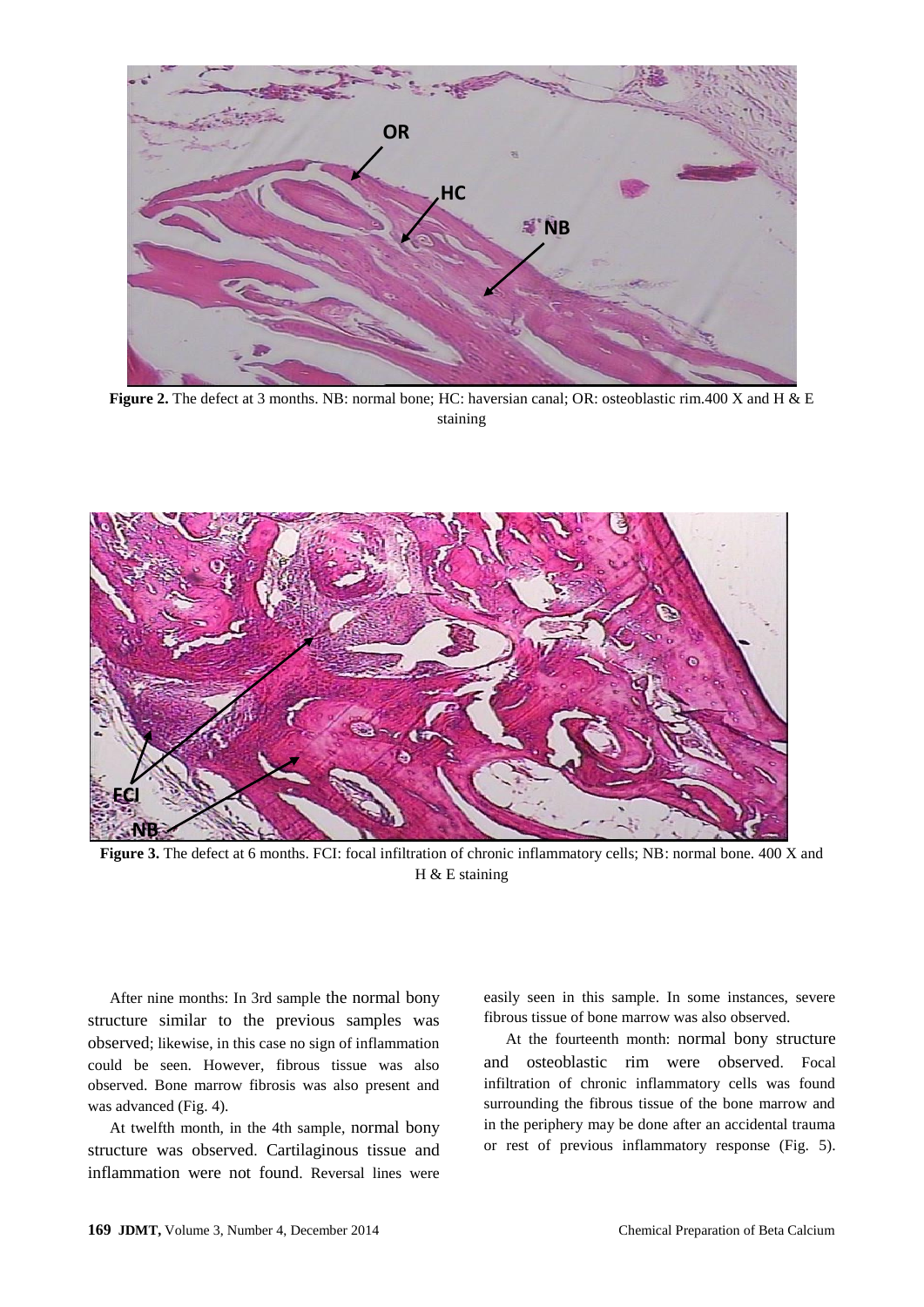

**Figure 4.** The defect at 9 months. SF: severe fibrous.400 X and H& E staining



**Figure 5.** The defect at 14 months. FCI: focal infiltration of chronic inflammatory cells; NB: normal bone.

At the sixteenth month: the new bone can be seen clearly. Normal bone with normal trabeculation that contains Haversian canal and lacunar space with osteocytes and osteoblastic rim beside new bone that shows more cellularity than trabeculation was observed and fibrous tissue without infiltration of

inflammatory cells was also found in the bone marrow space (Fig. 6).

One of the most important findings in analysis of cases was that even in the presence of infiltration; no sign of sequestrum was observed (Table 1).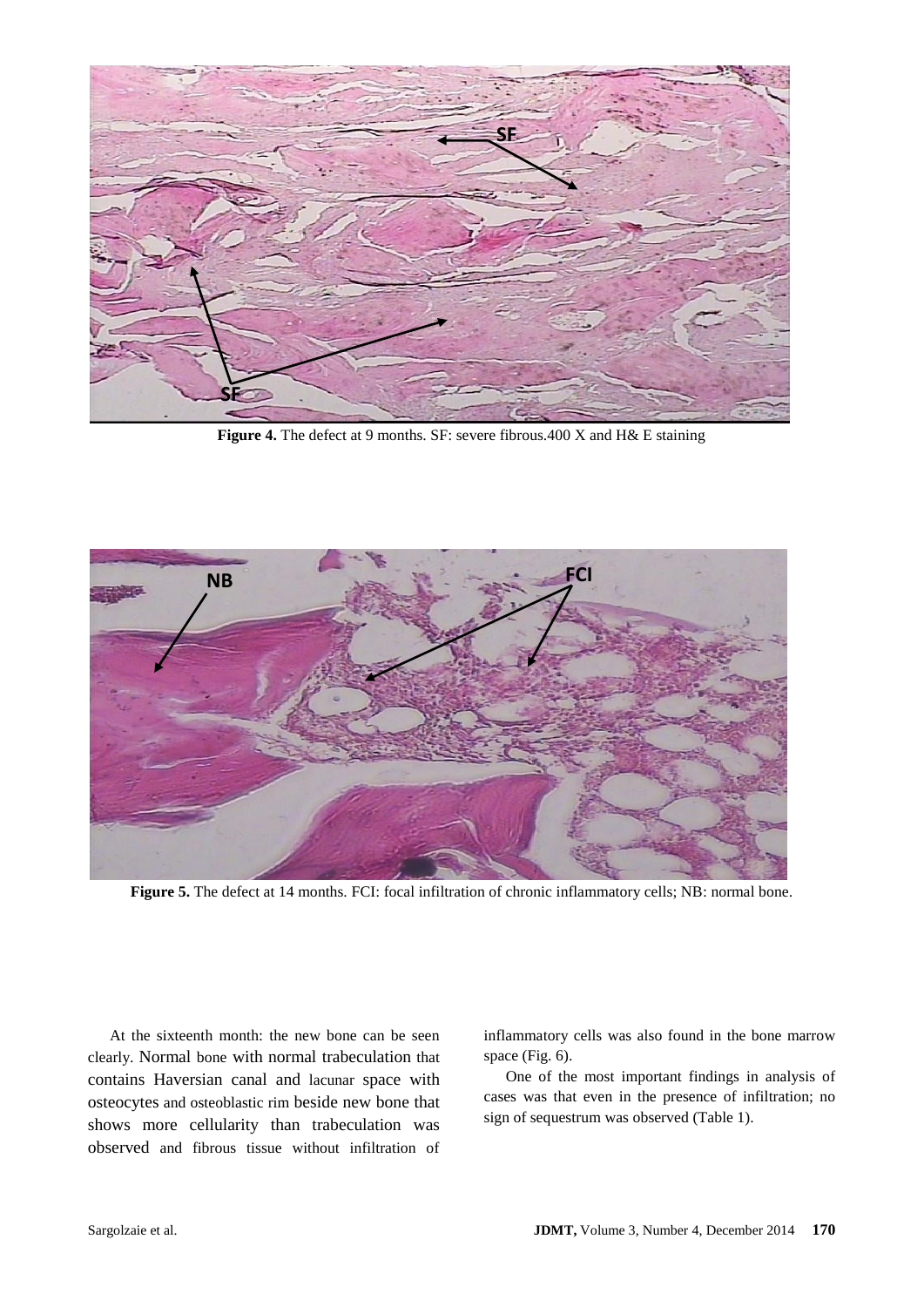

**Figure 6.** The defect at 16 months. FT, fibrous tissue; NB, new bone.400 X and H& E staining

|                   | Third<br>month | Sixth<br>month | Ninth<br>month | Twelfth<br>month | Fourteenth<br>month | Sixteenth<br>month |
|-------------------|----------------|----------------|----------------|------------------|---------------------|--------------------|
| Inflammation      |                |                | -              |                  |                     |                    |
| Fibrous tissue    |                |                |                |                  |                     |                    |
| Normal bone       | +              |                |                |                  |                     |                    |
| Bone marrow space | -              |                |                |                  |                     |                    |

**Table 1.** Histological data in different months

#### **Discussion**

Various methods are discussed in implant dentistry. One of the most important methods is autograft, but this type of graft has some drawbacks such as additional surgical site and limitation on the amount of graft material. As a result, the other hybrid materials were introduced, which were characterized as being safe, inexpensive and capable of absorbing. One of these materials is calcium sulphate. In addition to the above characteristics, it is biocompatible and can be easily synthesized. Calcium sulfate is used in endodontic surgery, periodontal defect, filling cysts, filling defect remaining after wisdom tooth extraction, regenerative processes and also as a barrier membrane.

Yashikawa et al. (3) used e-PTFE and calcium sulfate in dogs and found that osteogenesis in calcium sulfate was identical to e-PTFE, and it was higher than control group. Pecora et al. (4) in a study using calcium

sulfate in through and through lesions and found that the use of calcium sulfate in these lesions is associated with improved clinical results. The results of our study are in agreement with mentioned studies, that bone formation and improvement of the lesions were obvious.

One of the major concerns about calcium sulfate is its rapid resorption. It seems that calcium sulfate gets absorbed completely within 4-10 weeks depending on the blood supply (16). Yashikawa et al. (3) found that calcium sulfate is absorbed completely within 16 weeks. Kelly et al. (17) reported that at six months after surgery, radiographic results showed 99% calcium sulfate resorption. Kelly et al. (17) reported that calcium sulfate cement resorbed completely within 8 weeks. Kim et al. (2) have investigated the injectable calcium sulfate and they reported that the average duration of calcium sulfate resorption is 17.3 weeks. Pecora et al. (18) reported that after 9 months, calcium sulfate was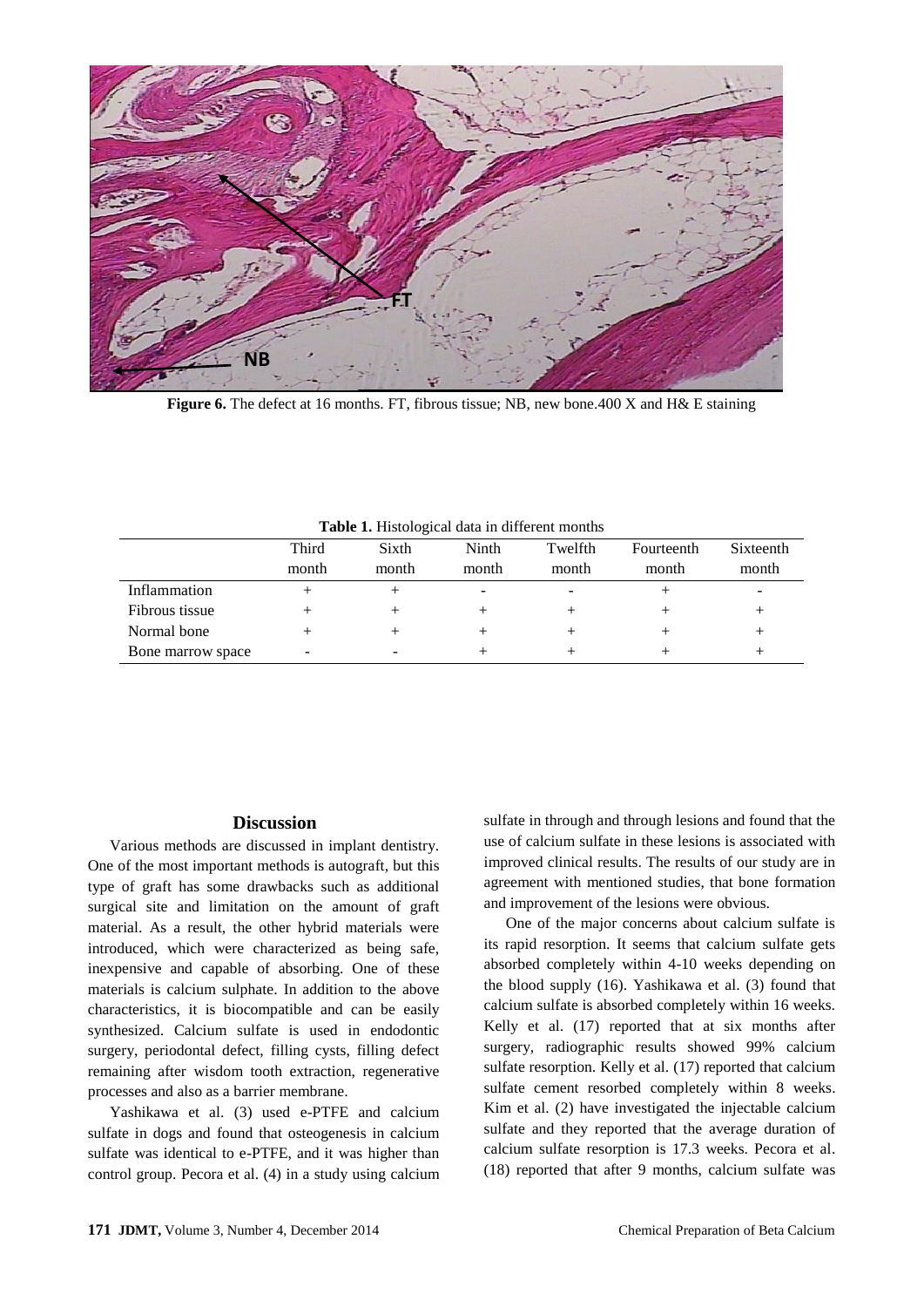fully resorbed. The results of our study, was in line with Yashikawa et al. (3), Kelly et al. (17), and Kim's studies (2), but did not agree with the result of Pecora because in our study in the third month, there was no foreign material and it was fully resorbed.

One of the important issues of chemical materials used as bone graft materials or scaffolds is hardness. With the higher degree of hardness, solubility and rate of resorption is reduced. La Gatta et al. (14) in a study to overcome the high resorption rate activated calcium sulfate powder with light and examined solubility of the material. They reported that it caused an increase in the degree of hardness, reduced the absorption rate of calcium sulfate up to five times. Also D'ayala et al. (19) in a study on calcium sulfate granules, concluded that the high degree of hardness increase stability, strength and ductility of the graft material. As stability increases, the absorption time increases and therefore provides enough time for acting as a scaffold (19). Our results for the degree of calcium sulfate granules hardness indicated grade A that is considered as a high and appropriate degree of hardness in engineering and materials science. Synthesis and bone formation in the defect in the third month, not be washed away during surgery, and be easy to pack make our study consistent with the study by other studies (19).

Other issues discussed in the graft materials, are PH and solubility of the materials and their effect on osteogenesis. Guan et al. (20) evaluated the relation between of PH and the solubility of calcium sulfate powder and concluded that reducing PH from 8 to 1.2 increases the solubility. The reason is the effect of PH on increasing the degree of oxygen saturation and probably is due to deposition of calcium sulfate. According to this study, increase of PH, increases size of class calcium sulfate crystals and decreases its solubility (20). Thomas et al. (10) concluded that PH could have a major role in bone formation, so that lower PH related to the solubility of calcium sulfate powder and demineralization of bone. Increase of acidity interferes in the release of growth factors such as BMPs in the lesion and caused difficulty in bone formation (10). The results of our study showed that the solubility decreased with increase of PH that it is consistent with studies by Guan et al. (20) and Thomas et al. (10). Calcium sulfate synthesized in our study, had low solubility in PH range of blood and body fluids (7.35 to 7.45). The solubility, compared with the higher PH (about 10) would change slightly, and it is less than 0.02 mol/lit.

Recently published studies on rabbits showed that in the first month, the lesions which were filled with calcium sulfate, in comparison with lesions that were closed without any substance inside it, showed significant improvements and new bone formation (21). Kim et al. (2) examined calcium sulfate powder and DFDBA for osteogenesis process in the alveolar lesions of dogs. Bone formations were examined after 8 weeks and they concluded there was no significant difference between the two materials. Also, a study by Macneil et al. (22) that compared calcium sulfate powder, HA and bioactive glass (BG) as graft materials in rabbit bone, showed that after one week, the rate of bone formation in calcium sulfate was significantly higher than the other materials investigated. Hing et al. (23) compared beta-3 calcium sulfate, calcium sulfate powder and Si-Cap in rabbit skull, and they found that after 12 weeks, Si-Cap had the best results but calcium sulfate could not attend in bone formation. This could be due to lack of ability in fast bone formation in defect and getting it washed away from the defect during the implant process.

Results of the current study about bone formation by calcium sulfate were consistent with studies by Kim et al. (2) and Macneil et al. (22) and it was against Hing's study (23) which indicated that calcium sulfate bone formation is weak. This is because in our study, histological evaluation showed a positive trend in osteogenesis from the third month. Histological examination showed that the mineral structure of the bone structure was formed well, and extensive areas of bone formation could be observed in the early months, Moreover, in the last specimen healthy and perfect bones were observed.

#### **References**

- 1. Bier SJ, Sinensky MC. The versatility of calcium sulfate: Resolving periodontal challenges. Compend Contin Educ Dent 1999;20:655-61.
- 2. Kim CK, Ki HY, Chai JK, Cho KS, Moon IS, Choi SH, Sot-tosanti JS, Wikesjo UM. Effect of calcium sulfate implant with calcium sulfate barrier on periodontal healing in 3-wall intrabony defects in dogs. J Periodontol 1998;69:982–8.
- 3. Yoshikawa G MY, Wadachi R, Sawada N, Suda H. Guided bone regeneration (GBR) using membranes and calcium sulphate after apicectomy. A comparative histomorphometrical study. Int Endod J 2002;35:255-63.
- 4. Pecora G DLD, Ibrahim N, Bovi M, Cornelini R. The use of calcium sulfate in the surgical treatment of a "through and through" periradicular lesion. Int Endod J 2001;34:189-97.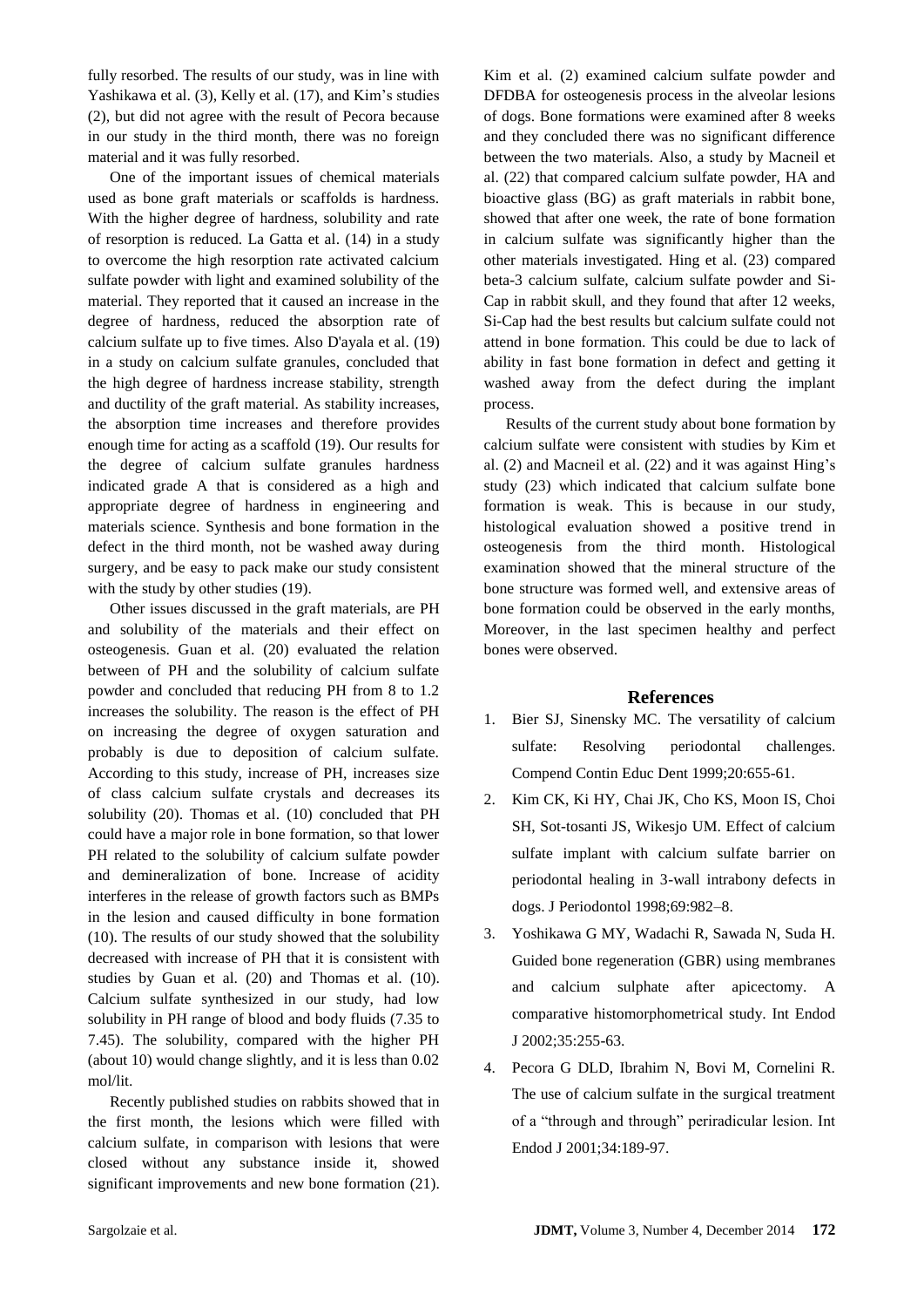- 5. Aghaloo TL, Moy PK, Freymiller EG. Evaluation of platelet-rich plasma in combination with anorganic bovine bone in therabbit cranium: A pilot study. Int J Oral Maxillofac Implants 2004; 19: 59-65.
- 6. Schlegel KA, Fichtner G, Schultze-Mosgau S, Wiltfang J. Histologic findings in sinus augmentation with autogenous bonechips versus a bovine bone substitute. Int J Oral Maxillofac Implants 2003;18:53-8.
- 7. Orsini G, Ricci J, Scarano A, Pecora G, Petrone G, Iezzi G, Piattelli A. Bone-defect healing with calciumsulfate particles and cement: An experimental study in rabbit. J Biomed Mater Res B Appl Biomater 2004;68:199-208.
- 8. [Betz RR.](http://www.ncbi.nlm.nih.gov/pubmed?term=Betz%20RR%5BAuthor%5D&cauthor=true&cauthor_uid=12038843)Limitations of autograft and allograft: new synthetic solutions. [Orthopedics](http://www.ncbi.nlm.nih.gov/pubmed?term=Limitations%20of%20autograft%20and%20allograft%3A%20new%20synthetic%20solutions.) 2002;25:s561-70.
- 9. [Woo KM,](http://www.ncbi.nlm.nih.gov/pubmed?term=Woo%20KM%5BAuthor%5D&cauthor=true&cauthor_uid=19507143) [Yu B,](http://www.ncbi.nlm.nih.gov/pubmed?term=Yu%20B%5BAuthor%5D&cauthor=true&cauthor_uid=19507143) [Jung HM,](http://www.ncbi.nlm.nih.gov/pubmed?term=Jung%20HM%5BAuthor%5D&cauthor=true&cauthor_uid=19507143) [Lee YK.](http://www.ncbi.nlm.nih.gov/pubmed?term=Lee%20YK%5BAuthor%5D&cauthor=true&cauthor_uid=19507143) Comparative evaluation of different crystal-structured calcium sulfates as bone-filling materials. [J Biomed Mater](http://www.ncbi.nlm.nih.gov/pubmed/19507143)  [Res B Appl Biomater](http://www.ncbi.nlm.nih.gov/pubmed/19507143) 2009;9:545-54.
- 10. [Thomas MV,](http://www.ncbi.nlm.nih.gov/pubmed?term=Thomas%20MV%5BAuthor%5D&cauthor=true&cauthor_uid=19025981) [Puleo DA.](http://www.ncbi.nlm.nih.gov/pubmed?term=Puleo%20DA%5BAuthor%5D&cauthor=true&cauthor_uid=19025981) Calcium sulfate: Properties and clinical applications. [J Biomed](http://www.ncbi.nlm.nih.gov/pubmed/19025981)  [Mater Res B Appl Biomater](http://www.ncbi.nlm.nih.gov/pubmed/19025981) 2009;88:597-610.
- 11. Pietrzak WS, Ronk R Calcium sulfate bone void filler: A reviewand a look ahead. J Craniofac Surg 2000;11:327-33.
- 12. Shaffer D, App G. The use of plaster of Paris for treatinginfrabony periodontal defects in humans. J Periodontol 1971;42:685-90.
- 13. Maragos P, Bissada NF, Wang R, Cole RP. Comparison of threemethods using calcium sulfate as a graft barrier material for thetreatment of Class II mandibular molar furcation defects. Int J Periodont Restor Dent 2002;22:493-501.
- 14. La Gatta A, De Rosa A, Laurienzo P, Malinc onico M, De Rosa M, Schiraldi C. A Novel Injectable Poly (e-caprolactone)/Calcium Sulfate System for

Bone Regeneration: Synthesis and Characterization. Macromol Biosci 2005; 5:1108-17.

- 15. Scardino ME, Swaim SF, Hoffmann CE, Oligive GK, Hanson RA. The effect of omega-3 fatty acid diet enrichment on wound healing. Veterin Dermatol 1999;10:280-90.
- 16. Guarnieri R BM. Maxillary sinus augmentation using pre-hardened calcium sulfate: A case report. Int J Periodontics Restorative Dent 2002;22:503-8.
- 17. Kelly CM WR, Gitelis G, Hartjen C, Watson JT, Kim PT. The use of a surgical grade calcium sulfate as a bone graft substitute. Results of a multicenter study. Clin Orthop 2001;382:42-50.
- 18. Pecora GE, Dell Rocca C, Cornelini R. Short term healing following the use of calcium sulfate as a grafting material for sinus augmentation: a clinical report. Int J oral maxillofac Implunti 1998;6:866- 73.
- 19. d'Ayala GG, De Rosa A, Laurienzo P, Malinconico M.. Part A. Development of a new calcium sulphate-based composite using alginate and chemically modified chitosan for bone regeneration. J Biomed Mater Res 2008;81:811-20.
- 20. Baohong Guan S, Zhongbiao W, Yang L, Xianfa M. Effect of pH on the Preparation of a-Calcium Sulfate Hemihydrate from FGD Gypsum with the Hydrothermal Method. [J Am Ceramic Soc](http://www.researchgate.net/journal/1551-2916_Journal_of_the_American_Ceramic_Society) 2008;91:3835-40.
- 21. Piattelli A OG, De Leonardis D, Scarano A, Iezzi G, Spoto G, Strocchi R, Pecora G. Il solfato di calcio nella rigenerazione ossea. Dental Cadmos 2002;10:1-5.
- 22. MacNeill CC, Rapley JW, Glaros AG, Spencer P. In vivo comparison of synthetic osseous graft materials. A preliminary study. J Clin Periodontol 1999;26:239-45.
- 23. Hing KA WL, Buckland T. Comparative performance of three ceramic bone graft substitutes. Spine J 2007;7:475-90.